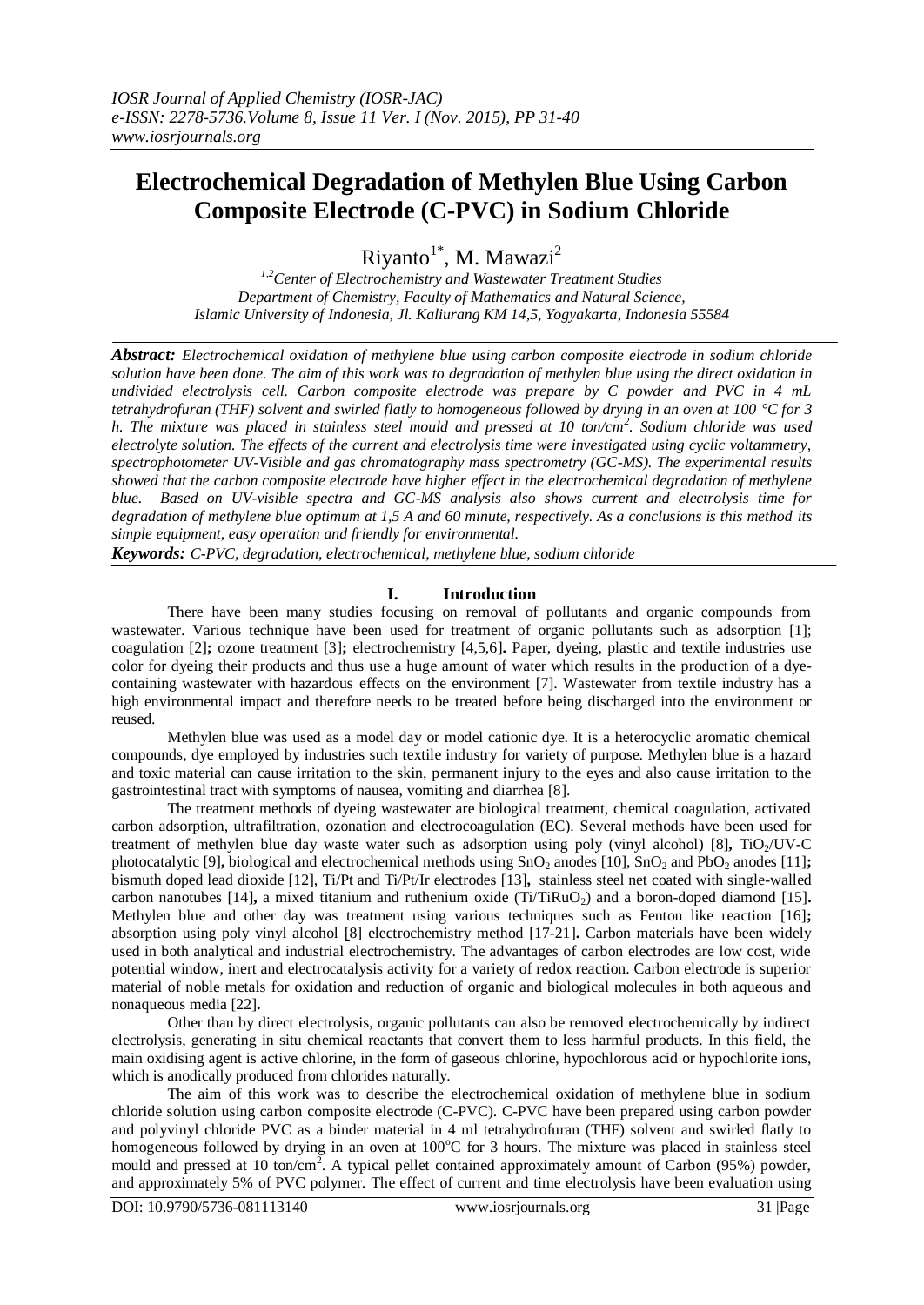spectrophotometer UV-Vis, High Performance Liquid Chromatography (HPLC) and Gas Chromatography Spectrometry Massa (GC-MS).

## **II. Experimental**

#### **2.1 Solution**

All solutions were prepared by dissolving its analytical grade salt in deionised distilled water. Sodium chloride (NaCl) from Merck was used as the supporting electrolyte. Methylene blue (MB) was prepared from Merck (Darmstadt, Germany).

#### **2.2. Preparation of a carbon composite electrode (C-PVC)**

Carbon powder (< 2 micron in size and 99.9% purity, Aldrich Chemical Company) and PVC in 4 ml tetrahydrofuran (THF) solvent and swirled flatly to homogeneous followed by drying in an oven at  $100^{\circ}$ C for 3 hours. The mixture was placed in stainless steel mould and pressed at 10 ton/cm<sup>2</sup>. A typical pellet contained approximately amount of Carbon (95%) powder, and approximately 5% of PVC polymer.

#### *2.3* **Characterization of a carbon composite electrode (C-PVC) using SEM and EDS**

Electrode surface was characterized using SEM from JSM 5400 microscope equipped with a microprobe Voyager Noran system.

#### **2.4. Experiment procedure of the electrochemical studies**

The electrolysis process was performed on a solution of 20 ppm methylen blue in 0,1 M NaCl at room temperature. The electrochemical studies by cyclic voltammetry (CV) were performed in 50 mL capacity glass electrochemical cell. PGSTAT 100 N 100 V/250 mA (Metrohm Autolab) was used for electrochemical behavior measurements; data acquisition was accomplished using the software from Metrohm. Cyclic voltammetry experiments were performed in a three electrodes system using carbon composite electrode (C-PVC) as a working electrode, an Ag/AgCl (saturated KCl) as reference electrode and platinum wire as the counter electrode. All potentials given are with respect to the Ag/AgCl reference electrode.

#### **2.5. Experiment procedure of the electrochemical degradation of methylen blue**

Experiments have been conducted in an undivided 1 L capacity electrochemical cell. Carbon composite electrode (C-PVC) was used as anode and cathode. Each electrode was connected to regulated DC power supply. The stirrer was used in electrochemical cell to maintain an unchanged composition. The solutions resulting from electrochemical degradation treatment were analysis using the spectrophotometer UV-Visible, gas chromatography mass spectrometry (GC-MS) and high performance liquid chromatography (HPLC).

## **III. Result And Discussion**

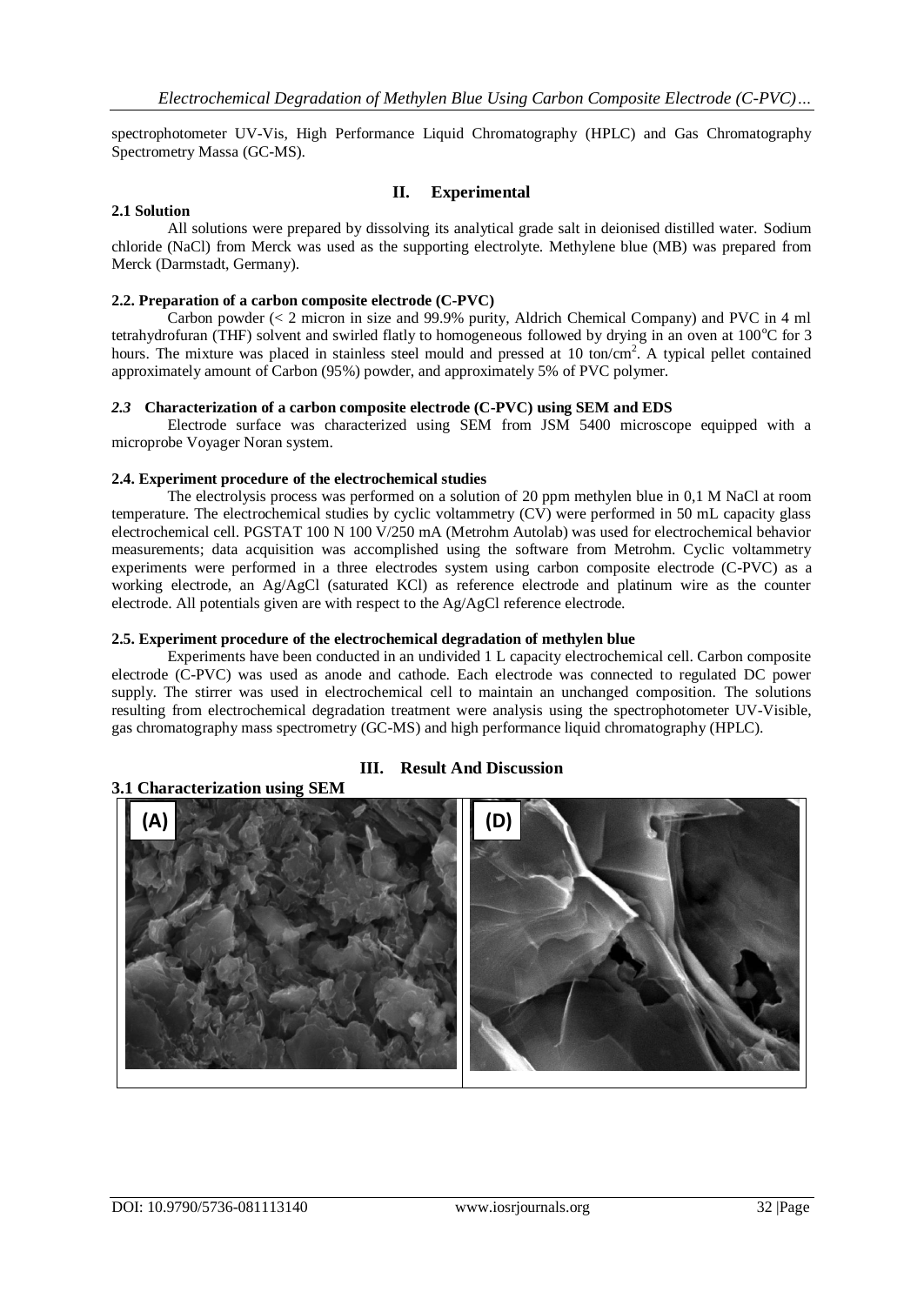*Electrochemical Degradation of Methylen Blue Using Carbon Composite Electrode (C-PVC)…*



Fig. 1. SEM micrographs at C-PVC cross section (A, B, C) before and (D, E, F) after used for electrolysis of methylen blue 20 ppm (1000 mL) in NaCl 30 g at Current Constant 0.5A. With magnification 1000, 5000 and 3000x.



DOI: 10.9790/5736-081113140 www.iosrjournals.org 33 |Page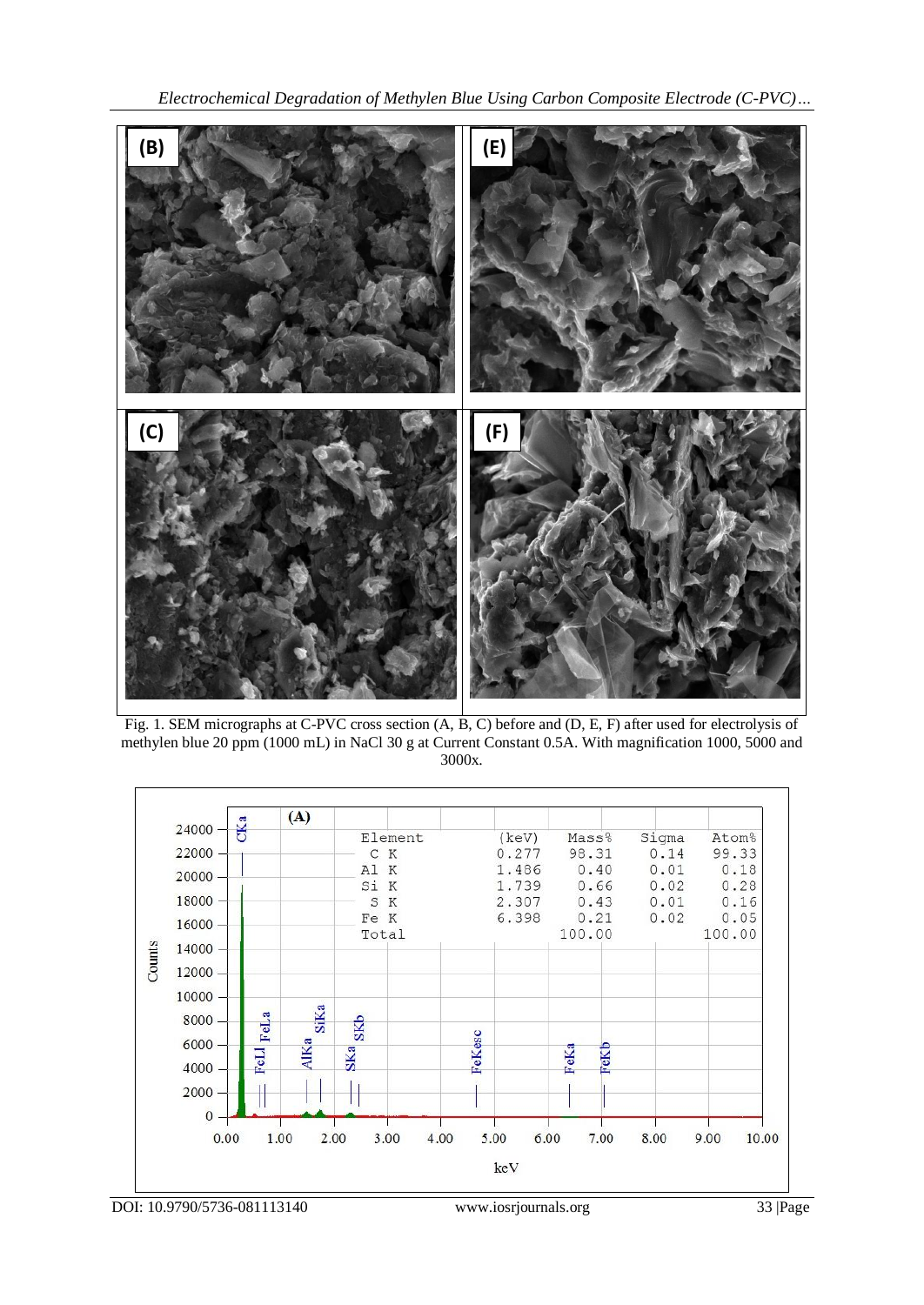

Fig. 2. EDS spectra from C-PVC cross section (A) before and (B) after used for electrolysis of methylen blue 20 ppm (1000 mL) in NaCl 30 g

Fig. 1 showed the morphological study of freshly prepared C-PVC electrodes by SEM. Almost a similar SEM micrograph were displayed by both surface and cross section C-PVC. So in this paper only SEM micrograph almost gave as shown in cross section electrodes (Fig. 1B) were very rough, irregular and having porous characteristic compared to C-PVC electrode surface (Fig. 1A). It has been reported that electrode prepared using powdered C-PVC yielded electrode have surface which is very rough, irregular, and formed a lamellar orientated particles. Fig. 2 shown of EDS spectra from C-PVC cross section (A) before and (B) after used for electrolysis of methylen blue 20 ppm (1000 mL) in NaCl 30 g. Based on EDS spectra, C-PVC electrode have a good stability, because not different chemical composition between before and after use for electrolysis of methylen blue in sodium chloride solution.

## **3.2 The Electrochemical Studies Using Cyclic Voltammetry**



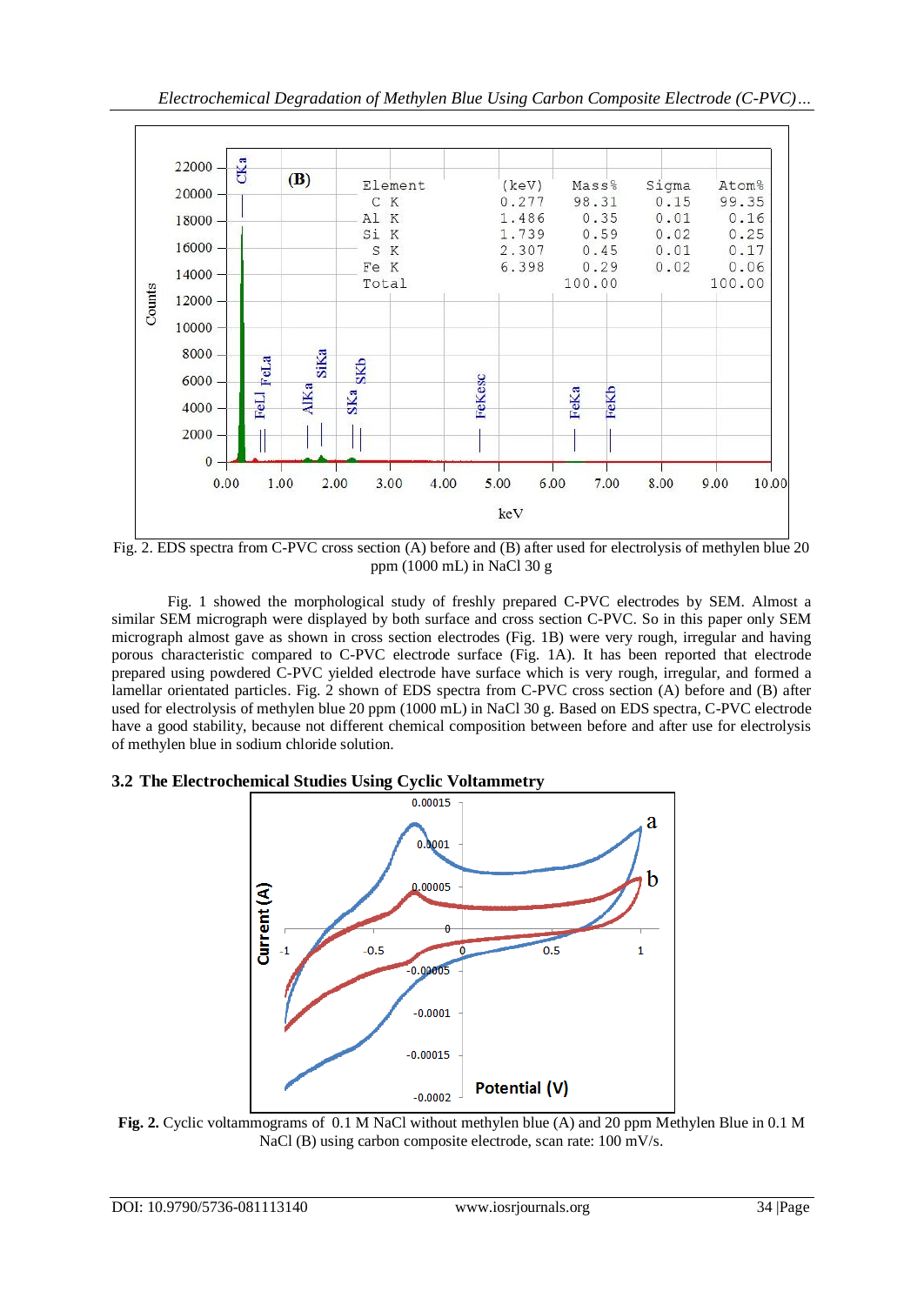Fig. 2A and 1B shows the cyclic voltammogram of 0.1 M NaCl without methylen blue (A) and 20 ppm methylen blue in 0.1 M NaCl (B) using carbon composite electrode with scan rate 100 mV/s. The peaks represent the anodic and chatodic peaks at potential -0.25 V. These peaks related to the oxidation of Cl to  $Cl<sub>2</sub>$ and reduction of  $Cl_2$  to Cl. The peaks of the oxidation and reduction of methylen blue not shows at the cyclic voltammogram (Fig. 2) because is very low concentration depending of 0.1 M NaCl. Fig. 3. shown the cyclic voltammogram of 20 ppm NaCl in methylen blue 0-30 ppm using carbon composite electrode with scan rate 100 mV/s. The peaks at 200 mV represent oxidation and reduction of methylen blue.



**Fig. 3.** Cyclic voltammograms of 20 ppm NaCl in methylen blue 0-30 ppm using carbon composite electrode, scan rate 100 mV/s.

Fig. 3 shown effects of sodium chloride electrolyte solutions to methylen blue cyclic voltammetry using carbon composite electrode. Sodium chloride as a electrolyte will be produce of chloride ion. Chloride ions are active species of chlorine, in order to catalyze their reaction of degradation. Mechanism of chloride ions, formation and dissolution of chlorine occurs:

 $2CI^{-} + 2e \rightarrow Cl_2(1)$ 

 $Cl_2 + H_2O \rightarrow HOCl + H^+ + Cl^-(2)$ 

The mechanism redox reaction of methylen blue based in sodium chloride can been see at Fig. 4. Studies on redox reaction of methylene blue are mainly focused on the kinetics of transformation into leucmethylene blue, whereas the kinetics of its reductive decolorization in the presence of transition metal ions have been very scanty. The red-ox properties of methylene blue make a useful indicator in analytical chemistry. Methylene blue is blue when it is in an oxidizing environment, but colorless (leuco methylene blue) if it is exposed to a reducing agent (Fig. 4) [23]**.**



Fig. 4. Proposed redox reaction of methylene blue [23]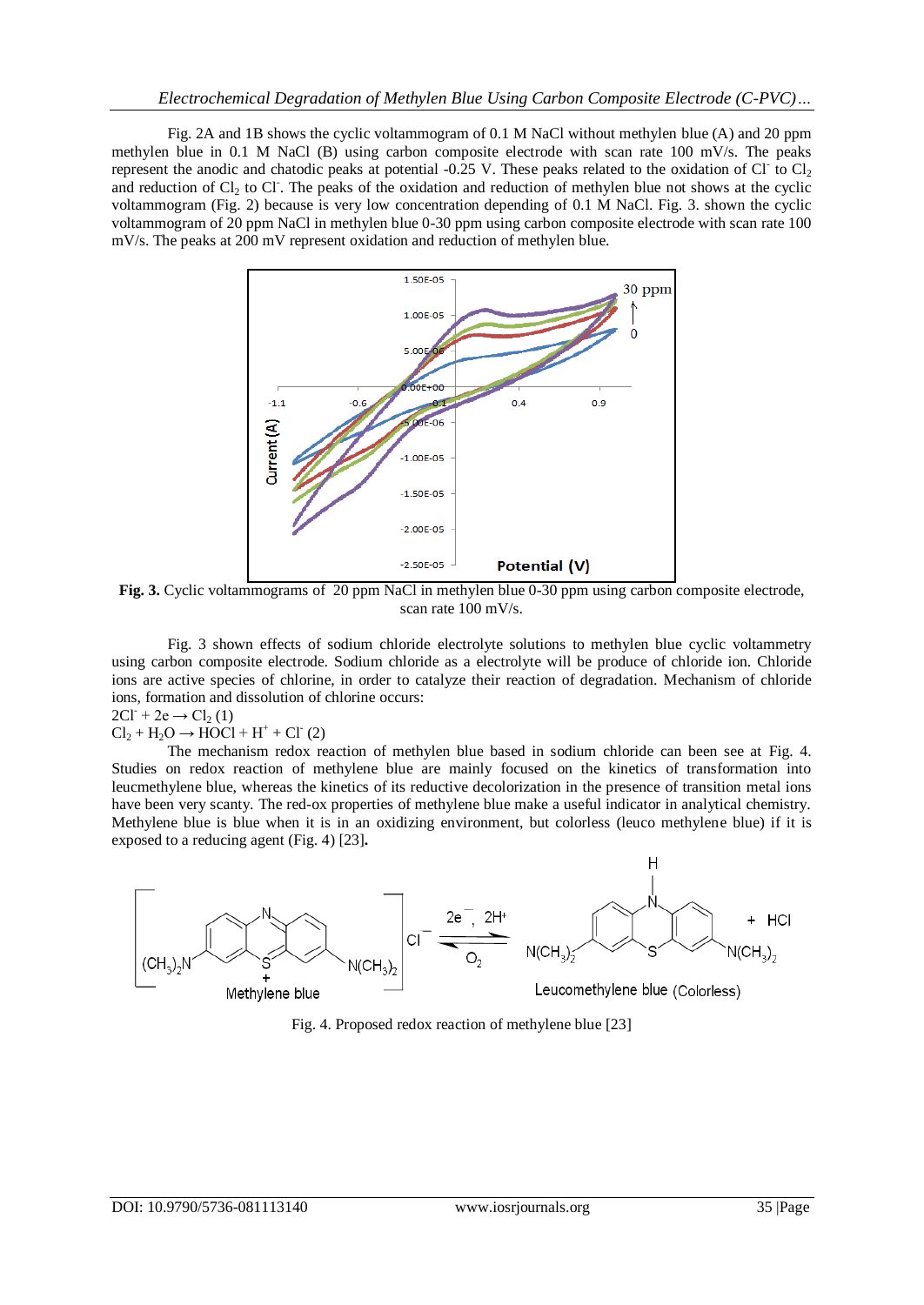

Fig. 4. UV-Visible Spectrum of methylen blue 20 ppm (1000 mL) in NaCl 30 g using Carbon Composite Electrode at Current Constant 0.5 A

Effect of electrolysis time on degradation of methylen blue under the optimal conditions was investigated. The degradation of methylen blue during electrolysis was also monitored with spectrophotometry. The UV-Visible spectra of the methylene blue, reported in Fig. 4, present dominant two peaks in the visible region at about 622 and 682 nm. As shown in Fig. 4, the methylen blue degradation rapidly increased with the increased of electrolysis time up to 240 minutes. The effect of electrolysis time on decolorization of methylene blue in the presence sodium chloride was investigated in the range of 30-240 minute. The results in Fig. 4 show that the decolorization efficiency of methelene blue gradually increased with increase in the electrolysis time. The increase in electrolysis time may lead to increasing reduction rate of methylene blue. The methylen blue degradation depends directly on the concentration of electrochemical generated hypochlorite ion in the bulk solution. When the electrolysis time was longer, more hypochlorite ion will be produced in solution under fixed current density. From the results, the electrolysis time at 240 minutes is considered as the optimal electrolysis time.



Fig. 5. UV-Visible Spectrum of methylen blue 20 ppm (1000 mL) in NaCl 30 g using Carbon Composite Electrode at Current Constant 1.5 A

Fig. 5 shown UV-visible spectrum of methylen blue 20 ppm (1000 mL) in NaCl 30 g using carbon composite electrode at current constant 1.5 A. Electrolysis of methylen blue 20 ppm (1000 mL) in NaCl using carbon composite electrode with high oxygen evolution over potential, the organic pollutants (methylen blue) are oxidized on the anode surface by the adsorbed hydroxyl radicals electrogenerated by water discharge and therefore the oxidation rate strongly depends on the applied current density and the mass transport in the cell as the pollutants must reach the anode surface. The influence of the current and electrolysis time on the electrochemical oxidation of the methylene blue is shown in Fig. 5. It can also be observed that the oxidation rate was not influenced by the applied current, but an increase in the current caused a increase in the peak at ultra violet region.

DOI: 10.9790/5736-081113140 www.iosrjournals.org 36 |Page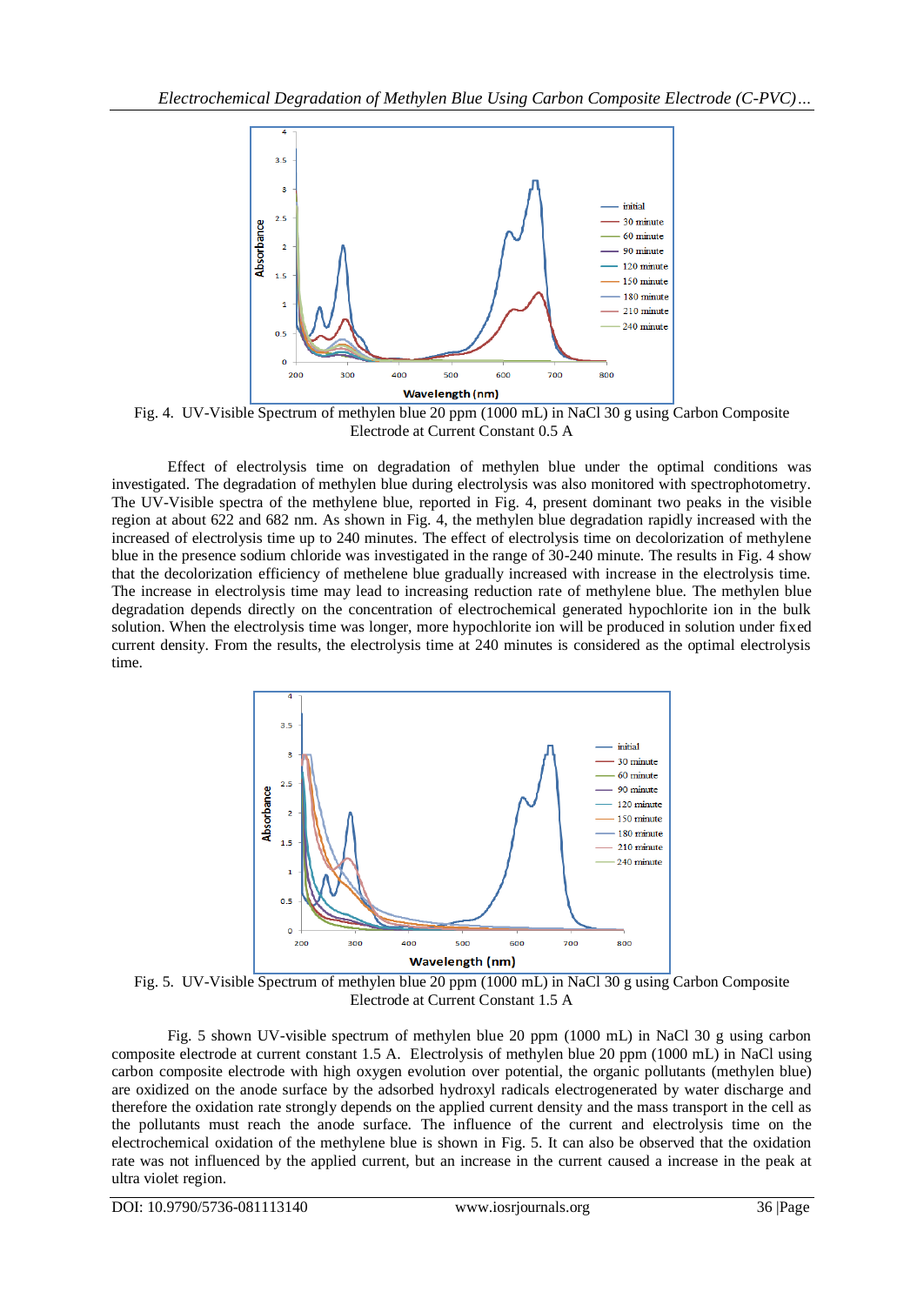Methylen blue is completely degraded after 60 min electrolysis, not shown peak at visible area. This indicates that, chloride ions may change the absorption characteristics of chromospheres during the electrochemical process, the oxidized forms of chlorine certainly appear, catalyzing the reaction of decomposition of methylen blue, leading to complete discoloration of the solution after 60 min. The electrochemical degradation processes of methylen blue, in the presence of chloride ions.



Fig. 6. UV-Visible Spectrum of methylen blue 20 ppm (1000 mL) in NaCl 30 g using Carbon Composite at Current Constant 3.5 A.

Fig. 6 shown UV-Visible spectrum of methylen blue 20 ppm (1000 mL) in NaCl 30 g after electrolysis using carbon composite electrode at high current constant 3.5 A. Electrolysis methylen blue in NaCl at high current constant 3.5 A with short time (30 minute), not shown peak at UV-Visible region. Electrolysis methylen blue in NaCl at high current constant 3.5 A with long time (more than 30 minute) shown high peak at UV-Vis region. This peak is new compounds after electrolysis at high current. This result supported by color change from clear to brown color (Fig. 7c no. 9).



Fig. 7. Visual colour change degradation of methylen blue 20 ppm (1000 mL) in NaCl 30 g using Carbon Composite Electrode at Current Constant (A) 0.5 (B) 1.5 and (C) 3.0 A, with time electrolysis 1-9 are initial (without electrolysis), 30, 60, 90, 120, 150, 180, 210 and 240 minute

Fig. 7A shown is visual color change degradation of 20 ppm methylene blue 1 L in 30 g NaCl using carbon composite electrode with a constant current of 0.5 A. The Effect of the electrolysis time to electrochemical degradation product is the clear solution (Fig. 7A). Based on analysis using spectrophotometer UV-Vis shown the UV region is the new chemical product. Fig. 7B shown the electrolysis of methylene blue 20 ppm (1L) in 30 g NaCl with constant current of 1.5 A. Electrochemical degradation at current 1.5 A shown is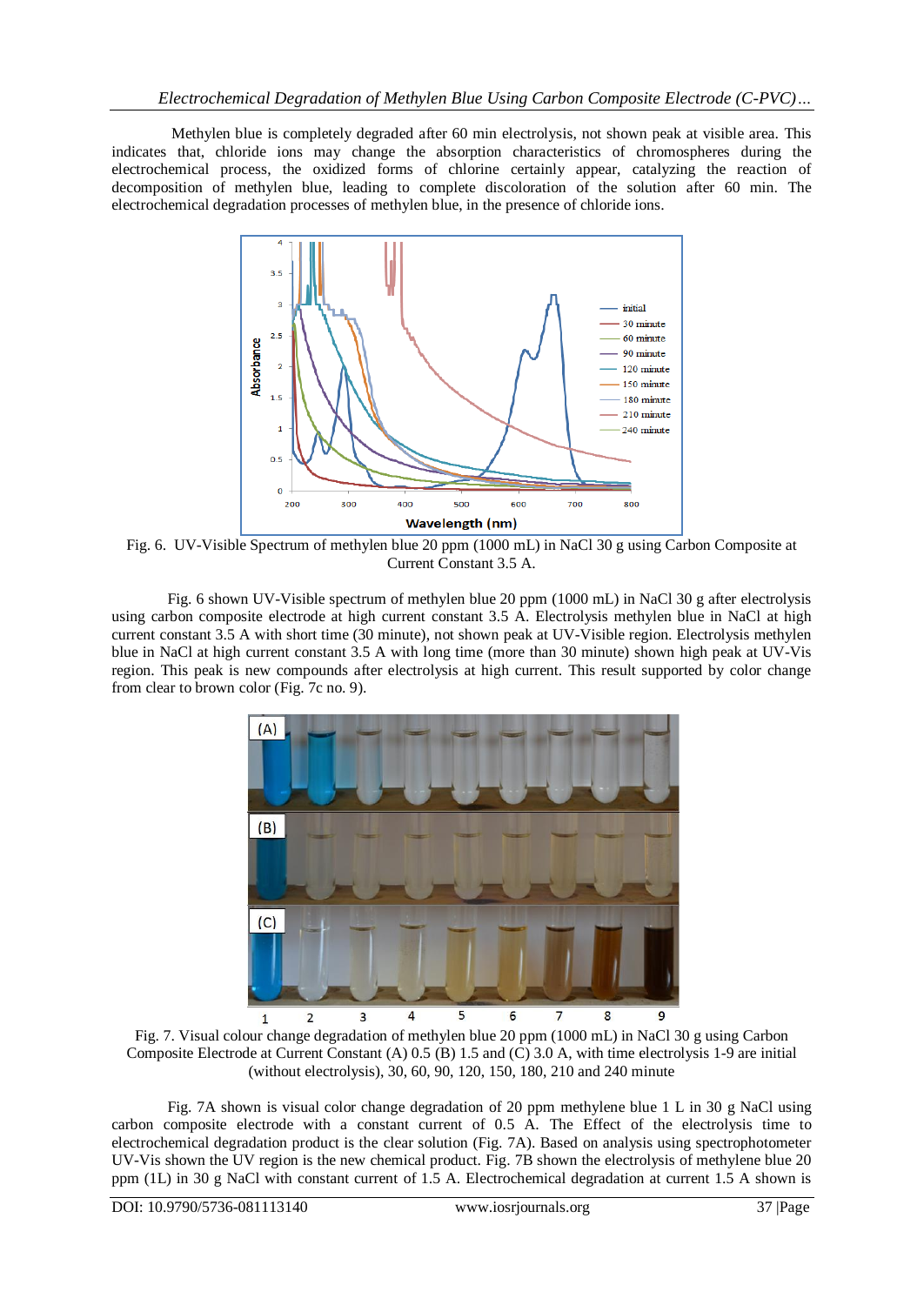the longer the time of electrolysis increasingly turbid solution formed (Fig. 7B). These results are supported by spectrophotometer UV-Vis in Fig. 5. Fig. 7C shown the electrolysis of methylene blue 20 ppm (1 L) in 30 g NaCl with constant current of 3.5 A. Fig. 7C shown the electrochemical degradation with electrolysis time at 30 minute are a clear solution. The longer of the electrolysis time solution becomes the color changed to brown and C-PVC anode to be destroyed. The good condition for electrochemical degradation of methylene blue are 1.5 A and 60 minute.



Fig. 8. UV-Visible Spectrum of (A) methylen blue 200 ppm (1000 mL) before electrolysis (initial) and (B) methylen blue 200 ppm (1000 mL) in NaCl 30 g after electrolysis using Carbon Composite Electrode at Current Constant 1.5 A time electrolysis 60 minute

Electrodegradation of methylen blue in sodium chloride (NaCl) activated using chlorine species and OH radicals. Based on **Bergmann et al. (2009) and Panizza et al. (2007)** OH radicals contribution to electrodegradation of methylen blue ini sodium chlorate solution. Indirect electrooxidation by electrogenerated species (active chlorine species, e.g. dissolved chlorine, hypochlorous acid and hypochlorite ions, chlorine dioxide, chlorate, perchlorate; ozone; OH radicals and hydrogen peroxide) is a particularly challenging tool for wastewater treatments. The stepwise oxidation may take place with OH radicals contribution, as shown below **(Bergmann et al. 2009; Panizza et al. 2007):** 

 $CI^+ + OH \rightarrow OCl + OH \rightarrow ClO_2^+ + OH \rightarrow ClO_2$  (3)  $ClO_2 + OH \rightarrow ClO_2 + OH \rightarrow ClO_3 + OH \rightarrow ClO_4$ (4)

#### **3.3 Chromatography study**

Fig. 9 shows chromatograms from High Performance Liquid Chromatography (HPLC) of the before and after electrolysis of the methylen blue 20 ppm (1L) in NaCl 30 g using the carbon composite electrode. Fig. 9A shows methylen blue 20 ppm before electrolysis with tR 2.885 minute. After 320 minute electrolysis the methylen blue was no more observed peak at tR=2.743 min. The peaks at tR=2.743 min is methylen blue. Fig. 9, there are three new components (tR=5.393; tR=6.444; tR=7.200) in the solution, which presented higher concentration. This indicates the presence of new compounds as intermediate to final degradation ( $CO<sub>2</sub>$  and  $H<sub>2</sub>O$ ).

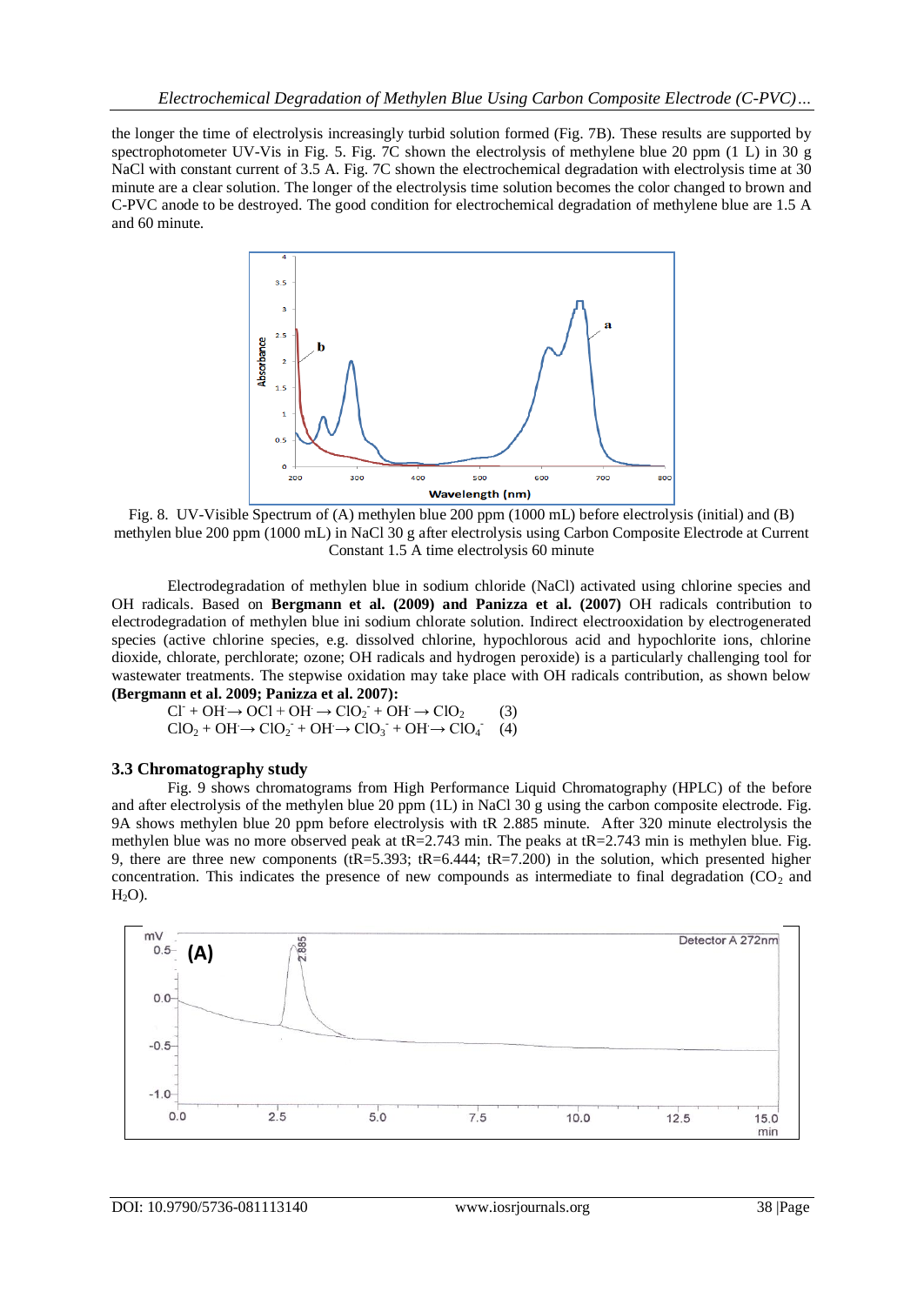







Fig. 10 shown the chromatogram from GC-MS the result electrolysis using carbon composite electrode at current constant 1.5 A time electrolysis 120 minute. Base on chromatogram from GC-MS shown two peaks,